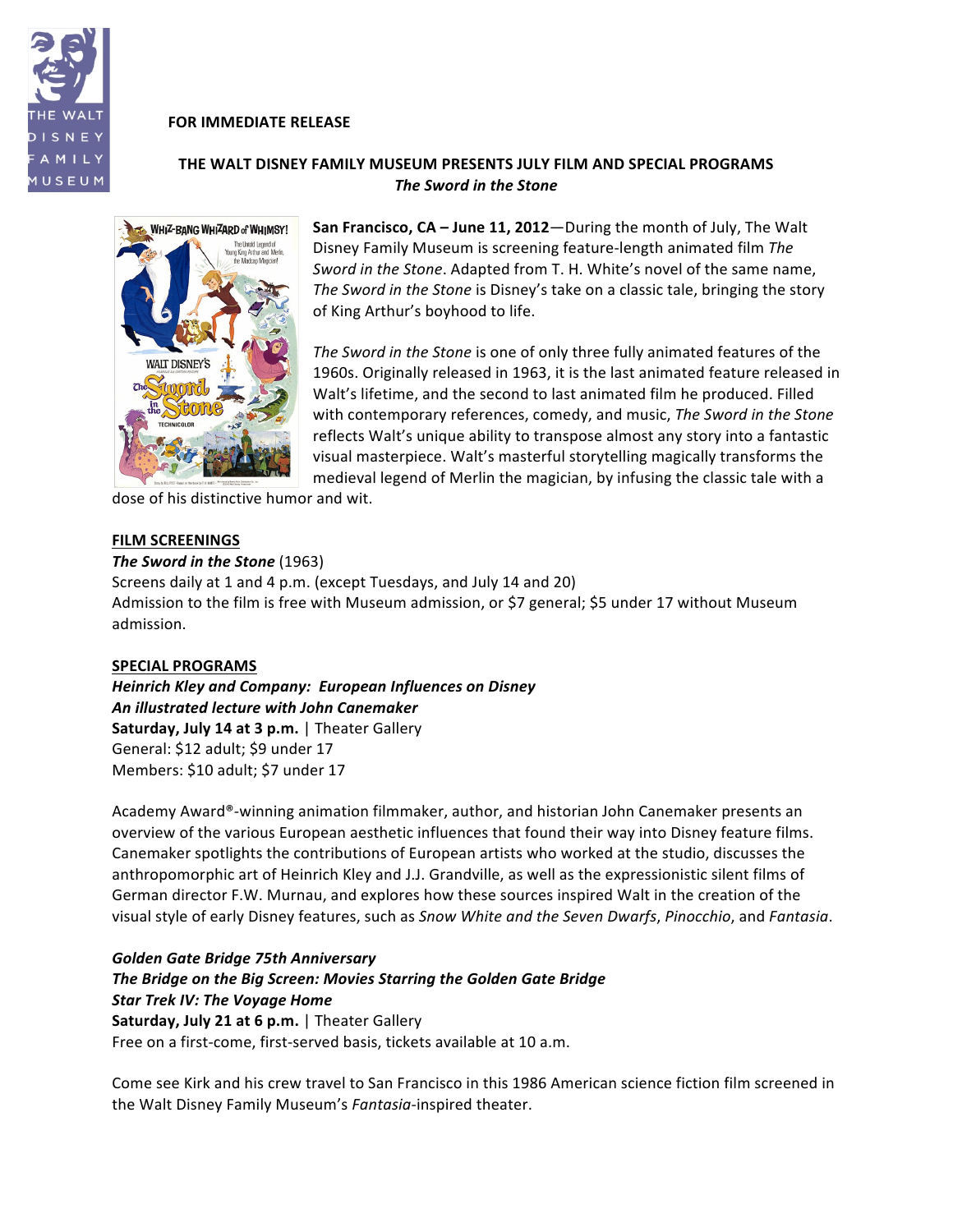# Animate Your Night: Ready, Steady, Go!

**Friday, July 27 from 6 to 9 p.m.** | Museum-wide

General: \$10 adult

Members: \$5 adult

Experience the galleries in a whole new light and illuminate your imagination with cocktails, music, performance, film screenings and hands-on art activities. Come eat, drink, and create... and animate your night!

# *THE PRESIDIO GAMES on the Main Post Lawn*

# **Sunday, July 29 from 11 a.m. to 2 p.m.** | Main Post Lawn/Presidio

Bring your family for a day filled with fun and games. In honor of the 2012 Summer Olympics, the Walt Disney Family Museum has partnered with Sports Basement, the YMCA, SenSpa, and others to host this special event featuring a bicycle rodeo, a circuits course, hoola-hooping, kite flying, and more. Join in the fun and let the games begin!

11 a.m.: Opening Ceremony 11:30 a.m.-1:30 p.m.: Games and Festivities 1:30 p.m.: Closing Ceremony Participation is free.

# Look Closer: The Olympic Torch

Friday, July 27; Saturday, July 28; and Sunday, July 29 11 a.m., 1 & 3 p.m. | Gallery 9 Free with Museum admission.

## **PERFORMANCES**

*Comedy!Magic!with!Robert!Strong* **July 1, 8, 15, 22, and 29 at 3 p.m.** | Theater Gallery Free with Museum admission.

Join us every Sunday in July, for a 20-minute Comedy Magic Show with Robert Strong! Robert has been twice voted "San Francisco's Best Comedian" and is sure to leave you mystified by his tricks.

**CLASSES + ACTIVITIES Saturday, July 7 and Sunday, July 8 Open Studio** 1–3 p.m. (drop-in program) | Learning Center Art Studio Free with Museum admission.

Come experience, explore, and experiment with us in Open Studio. Every first weekend of the month we will be experimenting with different art forms such as performance, fine art, and design.

Saturday, July 14 and Sunday, July 15 **Disney\$Discoveries!** 1-3 p.m. | Learning Center Free with Museum admission.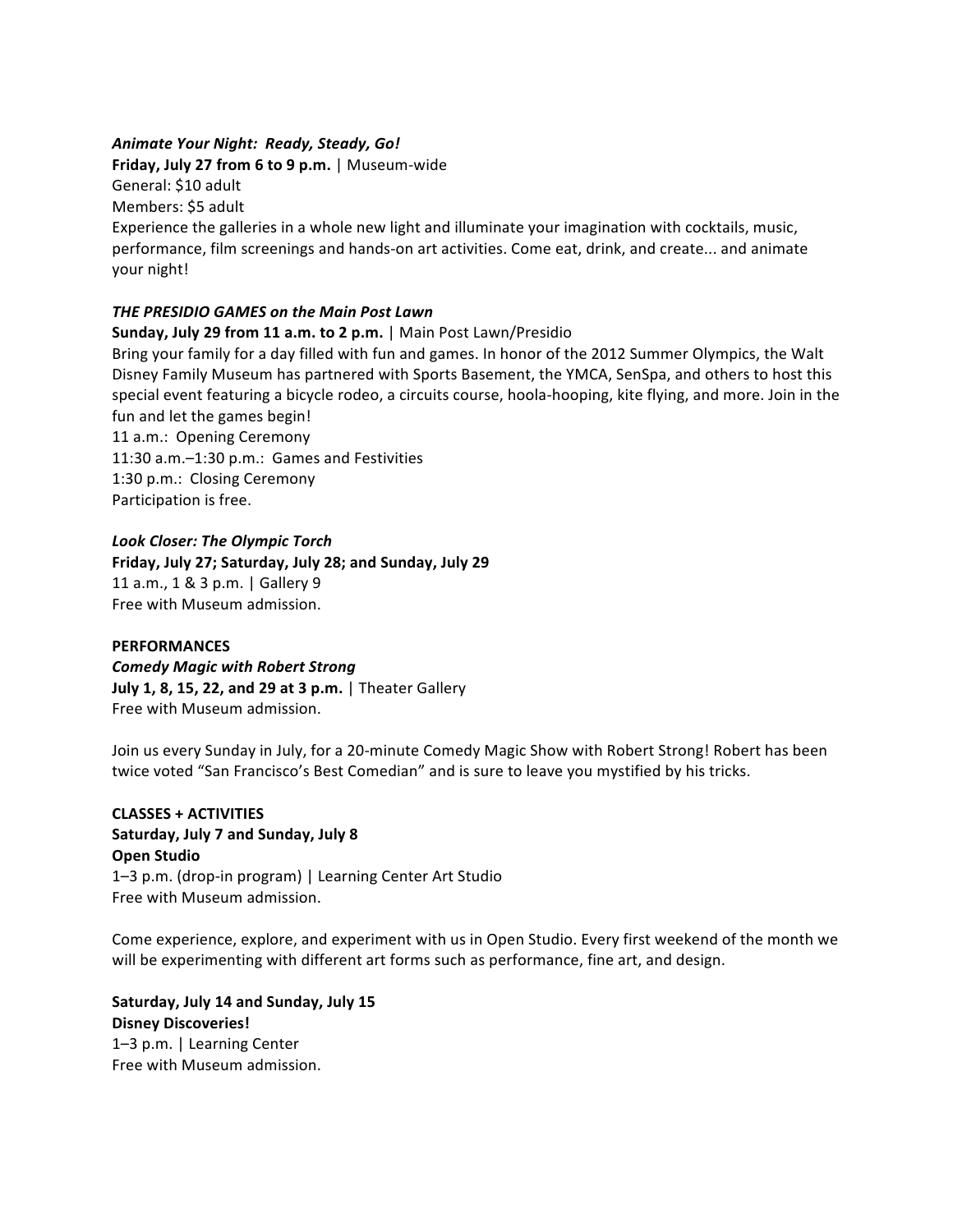Join us in celebrating the start of the 2012 Summer Olympics by making your own Olympic medals and torches.

**SUMMER CAMP Monday, July 9–Friday, July 13 Imagination Design Studio** 9 a.m. - 4 p.m. | Ages 9–11 \$350 general; \$315 Museum members Registration required: education@wdfmuseum.org or 415.345.6814

Campers create a world of illusion and fun by building a mini theme park of the imagination! Using Walt Disney's dream and the Museum's Disneyland model as inspiration, each camper creates his or her own attraction and learns what it's like to be an Imagineer.

**Monday, July 16–Friday, July 20 Direct Your Own True Life Adventure** 9 a.m. - 4 p.m. | Ages 11–13 \$360 general; \$325 Museum members Registration required: education@wdfmuseum.org or 415.345.6814

Using soundtrack, editing, and state-of-the-art camera technology, campers explore the fascinating world of documentary film in the Museum's backyard—San Francisco's scenic Presidio. Capture the ever-evolving landscape, climate, architecture, people, and every day hustle and bustle of this beautiful historic park.

#### **#\$#\$#**

#### **ABOUT THE MUSEUM**

The Walt Disney Family Museum presents the fascinating story and achievements of Walt Disney, the man who raised animation to an art, transformed the film industry, tirelessly pursued innovation, and created a global and distinctively American legacy. Opened in October 2009, the 40,000 square foot facility features the newest technology and historic materials and artifacts to bring Disney's achievements to life, with interactive galleries that include early drawings and animation, movies, music, listening stations, a spectacular model of Disneyland and much more.

- Hours: 10 a.m. to 6 p.m., Wednesdays through Monday; closed on Tuesdays and the following public holidays: New Year's Day, Thanksgiving, and Christmas.
- **Tickets:** \$20 adults, \$15 seniors and students, and \$12 children ages 6 to 17; Admission is free for members.
- Where: 104 Montgomery Street, The Presidio of San Francisco, San Francisco, CA 94129 415:345:6800
- **Website:** www.waltdisney.org www.facebook.com/thewaltdisneyfamilymuseum www.twitter.com/WDFMuseum

#### **Media Contacts:**